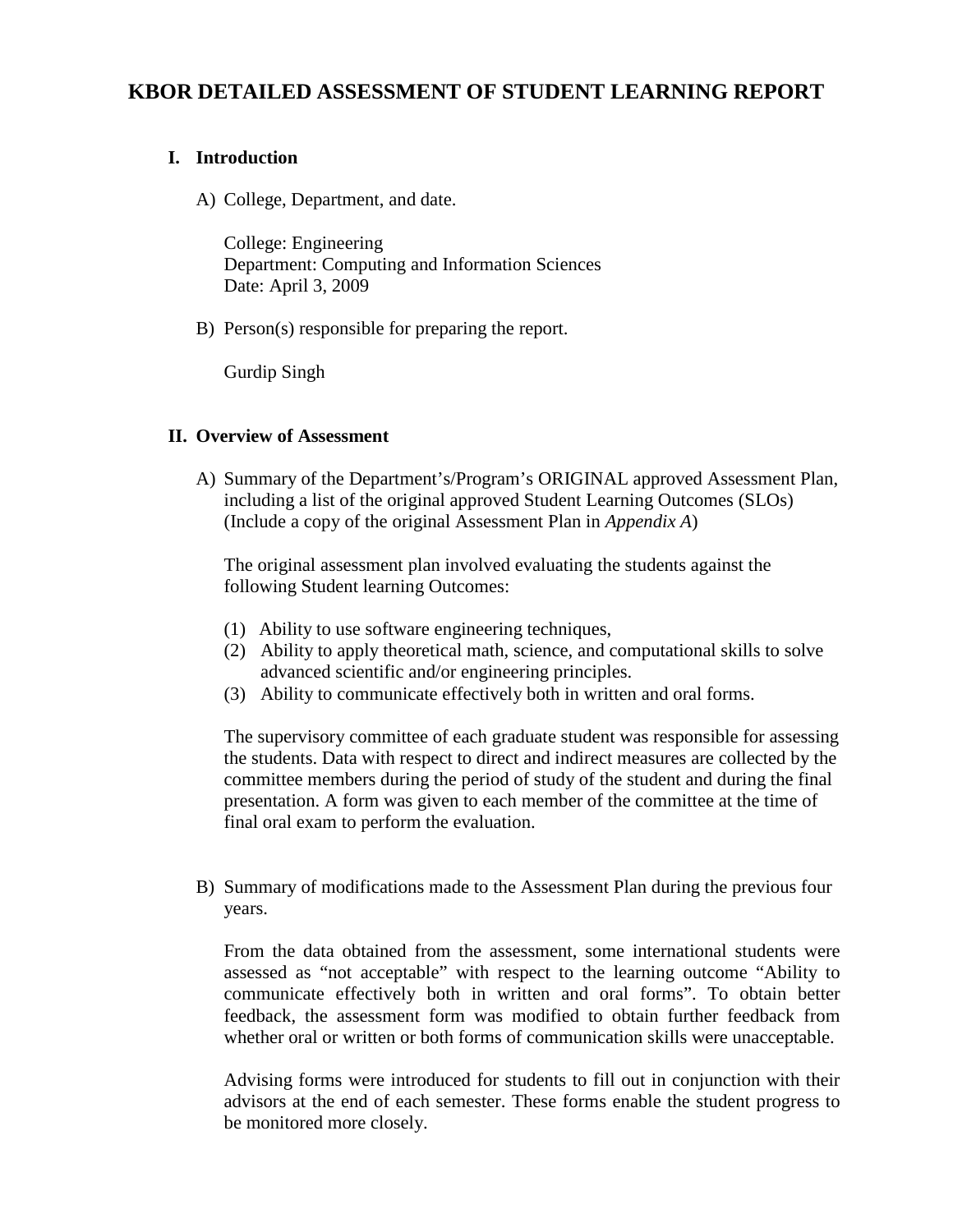The preliminary examination structure was changed to contain two separate parts: Breadth Requirement and Research Proficiency exam. The Breadth Requirement is meant the judge the breadth of knowledge in various fundamental areas of computer science. This requirement for each area can be satisfied by either passing an exam or obtaining an appropriate grade in a course. The Research Proficiency exam is meant to evaluate the capability of the student to survey and conduct research. This exam contains a sequence of three presentations with feedback provided to the student after each presentation.

- C) List of the current SLOs for the Department/Program
	- 1. Ability to use software Engineering Techniques,
	- 2. Ability to apply theoretical math, science, and computational skills to solve advanced scientific and/or engineering principles.
	- 3. Ability to communicate effectively both in written and oral forms.
- D) Program Assessment Alignment Matrix (include a copy in *Appendix B*)

|                     | University-wide SLOs (Graduate Programs) | Program SLO   |               |                 |
|---------------------|------------------------------------------|---------------|---------------|-----------------|
| Program SLOs        | Knowledge                                | <b>Skills</b> | Attitudes and | is conceptually |
|                     |                                          |               | Professional  | different from  |
|                     |                                          |               | Conduct       | university      |
|                     |                                          |               |               | <b>SLOs</b>     |
| 1. Ability to use   | X                                        | X             |               |                 |
| software            |                                          |               |               |                 |
| engineering         |                                          |               |               |                 |
| techniques          |                                          |               |               |                 |
| 2. Ability to apply | X                                        | X             |               |                 |
| theoretical skills  |                                          |               |               |                 |
| 3. Communication    |                                          | X             |               |                 |

### **Program Correlation Matrix**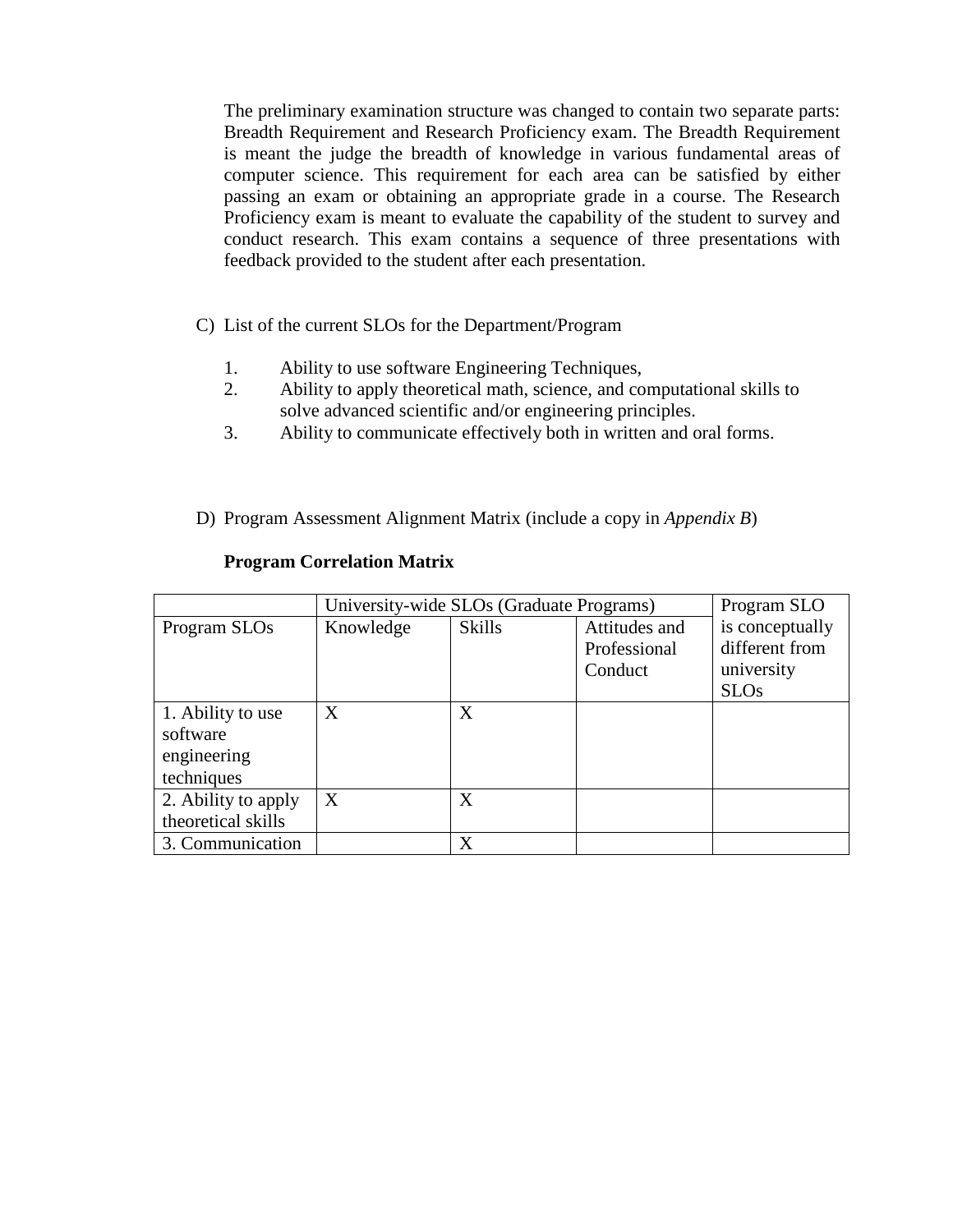### **Program Alignment Matrix**

| $\mathrm{SLO}/$<br>Required<br>courses/<br>Experiences  | <b>CIS690</b><br>CIS736 | <b>CIS720</b><br><b>CIS721</b><br><b>CIS722</b><br><b>CIS725</b><br><b>CIS726</b> | <b>CIS740</b><br>CIS761<br><b>CIS771</b><br><b>CIS841</b> | <b>CIS705</b><br><b>CIS706</b><br><b>CIS806</b> | <b>CIS770</b><br><b>CIS775</b> | <b>Breadth</b><br>Exams | Research<br>Proficiency<br>exam | Thesis<br>proposal | Thesis<br>documentation | Thesis<br>defense |
|---------------------------------------------------------|-------------------------|-----------------------------------------------------------------------------------|-----------------------------------------------------------|-------------------------------------------------|--------------------------------|-------------------------|---------------------------------|--------------------|-------------------------|-------------------|
| Program<br><b>SLOs</b>                                  |                         |                                                                                   |                                                           |                                                 |                                |                         |                                 |                    |                         |                   |
| Ability to use<br>software<br>engineering<br>techniques | $\mathbf X$             |                                                                                   | $\mathbf X$                                               |                                                 |                                | X                       |                                 |                    |                         |                   |
| Ability to<br>apply<br>theoretical<br>skills            |                         | X                                                                                 | X                                                         | X                                               | X                              | X                       | X                               | X                  |                         | X                 |
| Communication                                           |                         |                                                                                   |                                                           |                                                 |                                |                         | X                               | $\mathbf X$        | X                       | X                 |
| University<br><b>SLOs</b>                               |                         |                                                                                   |                                                           |                                                 |                                |                         |                                 |                    |                         |                   |
| Knowledge                                               | X                       | X                                                                                 | X                                                         | X                                               | X                              | X                       | X                               | X                  |                         |                   |
| <b>Skills</b>                                           | X                       | X                                                                                 | X                                                         | X                                               | X                              | X                       | X                               | X                  | X                       | $\boldsymbol{X}$  |
| Attitudes and<br>Professional<br>conduct                |                         |                                                                                   |                                                           |                                                 |                                |                         |                                 |                    |                         |                   |

E) List the website where the Program SLOs, Assessment summary, and Alignment Matrix for each degree program are located (within two clicks of the Department/Program front page).

http://www.cis.ksu.edu/programs/objectives

#### **III.Assessment Strategies**

For each SLO, please describe:

A) The measures used (approximately one-half of the measures used are to be direct measures, and at least one direct measure must be used for each student learning outcome) :

The following measures were used for each SLO.

#### SLO 1: Ability *to use software engineering techniques*

Direct measure:

- i. Software architecture design, coding and testing.
- ii. Formal specification of software systems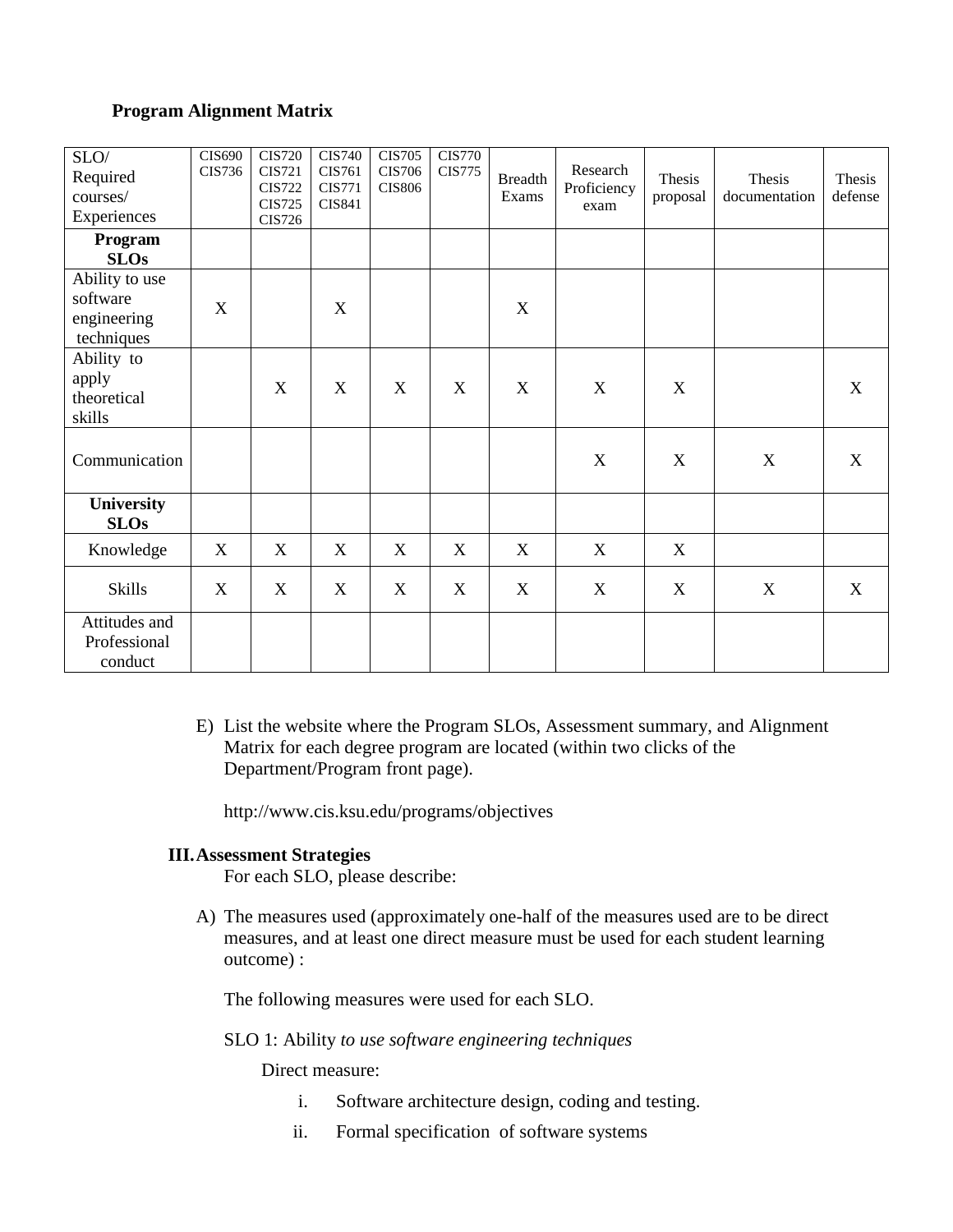Indirect measure:

- i. Interactions with the supervisory committee.
- ii. Timely completion of the thesis
- SLO 2: *Ability to apply theoretical math, science, and computational skills to solve advanced scientific and/or engineering principles*.

#### Direct measure:

- i. Formulation of the problem addressed in the Phd thesis.
- ii. Software architecture design, coding and testing
- iii. Analysis of the proposed solution.
- iv. Research Proficiency exam
- v. Breadth exams

Indirect measure:

i. Interactions with the supervisory committee

## SLO 3: *Ability to communicate effectively both in written and oral forms*. Direct measure:

- i. Software and project documentation
- ii. Project presentation.

Indirect measure:

- i. Interaction with the supervisory committee
- B) The timetable for the assessment strategies

A student in the PhD program typically chooses the major professor and the supervisory committee in the second semester. The student must complete the Breadth requirement within the first three semesters. The Research Proficiency exam is done in the semester following the completion of the Breadth Requirement. During this period, the learning outcomes are assessed by the supervisory committee based on the interactions with the student, breadth requirement exams and the research proficiency presentations. The presentation made by the student at the end of the final semester is an important part of the assessment plan.

C) A description of the method(s) in which the measures were administered.

At each final oral exam in the CIS department, the CIS graduate program outcome evaluation sheet is given to each member of the student's supervisory committee. The forms are returned to the Graduate Study secretary. The results from these forms are tabulated and analyzed. The results are then reported to the CIS faculty.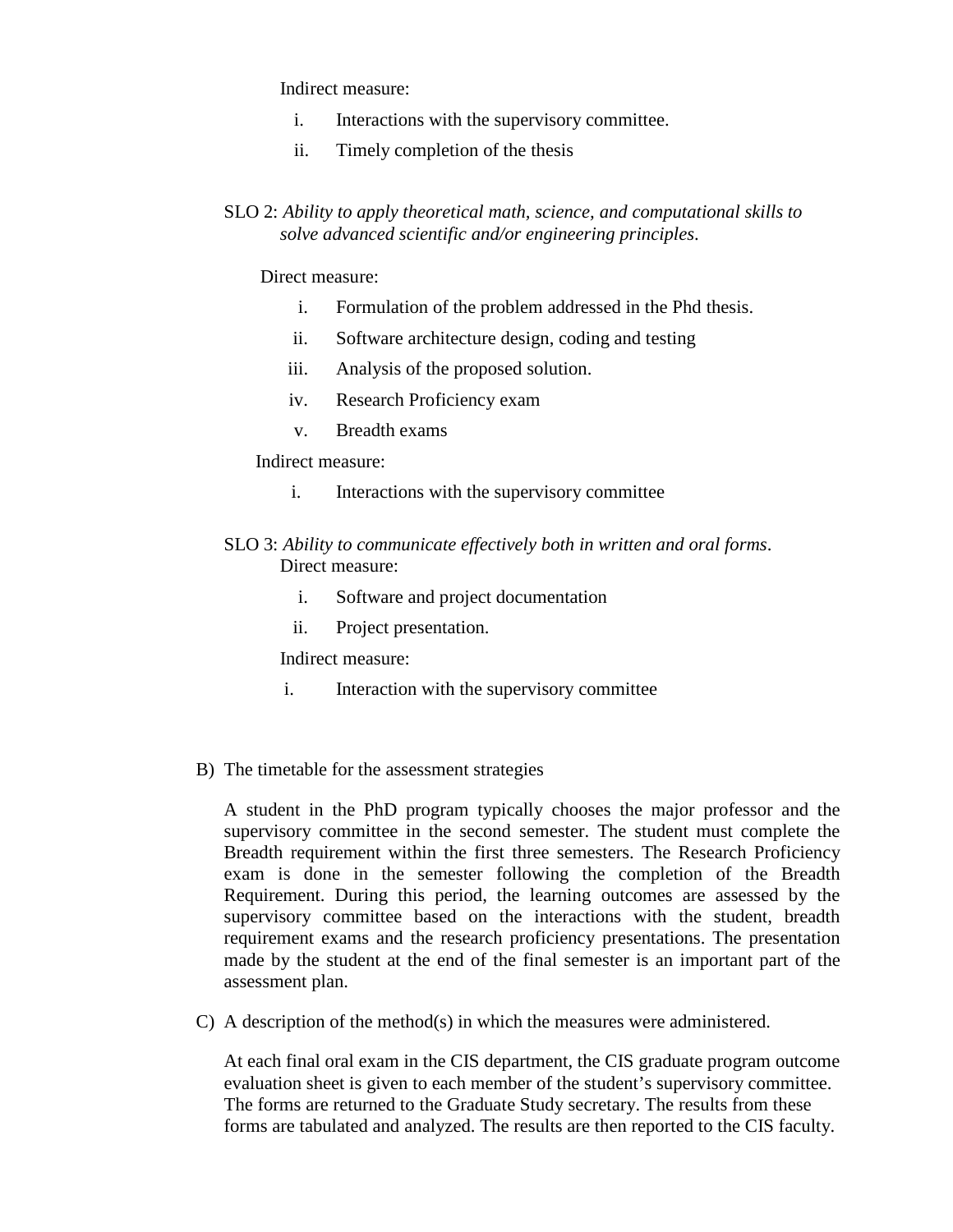### IV. **Assessment Results**

Describe the results of the assessment strategies, including, but not limited to:

A) The specific quantitative and qualitative data collected during the review cycle

The evaluation form required the supervisory committee members to rate each student on a scale from 1 to 5 on a set of six questions. In case the communication skills were judged to be unacceptable, the evaluator had to indicate whether oral or written skills were an issue.

B) The sample of students from whom data were collected during review cycle

The data was collected for all students who graduated during this period.

C) Other results or outcomes from the assessment strategies.

The data from the evaluation forms had acceptable or higher rating for all of the PhD students in each of the categories.

### **V. Review of the Assessment Results**

A) Describe the process by which program faculty reviewed the results and decided on the actions and/or revisions that were indicated by those results.

The results obtained from the evaluation forms are reviewed by the Graduate Studies Committee and distributed to the CIS faculty, and compared with the previous results. The faculty discusses these results in a faculty meeting. Changes to the curriculum and/or changes to the expectations for graduate performance are discussed, documented and implemented.

## **VI.Actions and Revisions Implemented**

A) Describe the actions and/or revisions that were implemented in response to the assessment results and review of the results by faculty.

The preliminary examination was changed to assess both the breadth of knowledge and ability to conduct research. In the previous version of preliminary exams, the students had to select a set of subject areas and were tested for indepth knowledge in those areas. This was changed to allow testing for breadth of knowledge in all basic areas of computer science (rather than selected areas). It was also decided to test knowledge that a student would acquire by taking an undergraduate course in that area. The Research Proficiency exam was introduced to further test the ability of a student to survey and conduct research. The student was assigned an area which the student must survey and identify open problems. The committee would then assign a specific problem for which the student must propose potential solutions.

## **VII. Effects on Student Learning and Future Plans**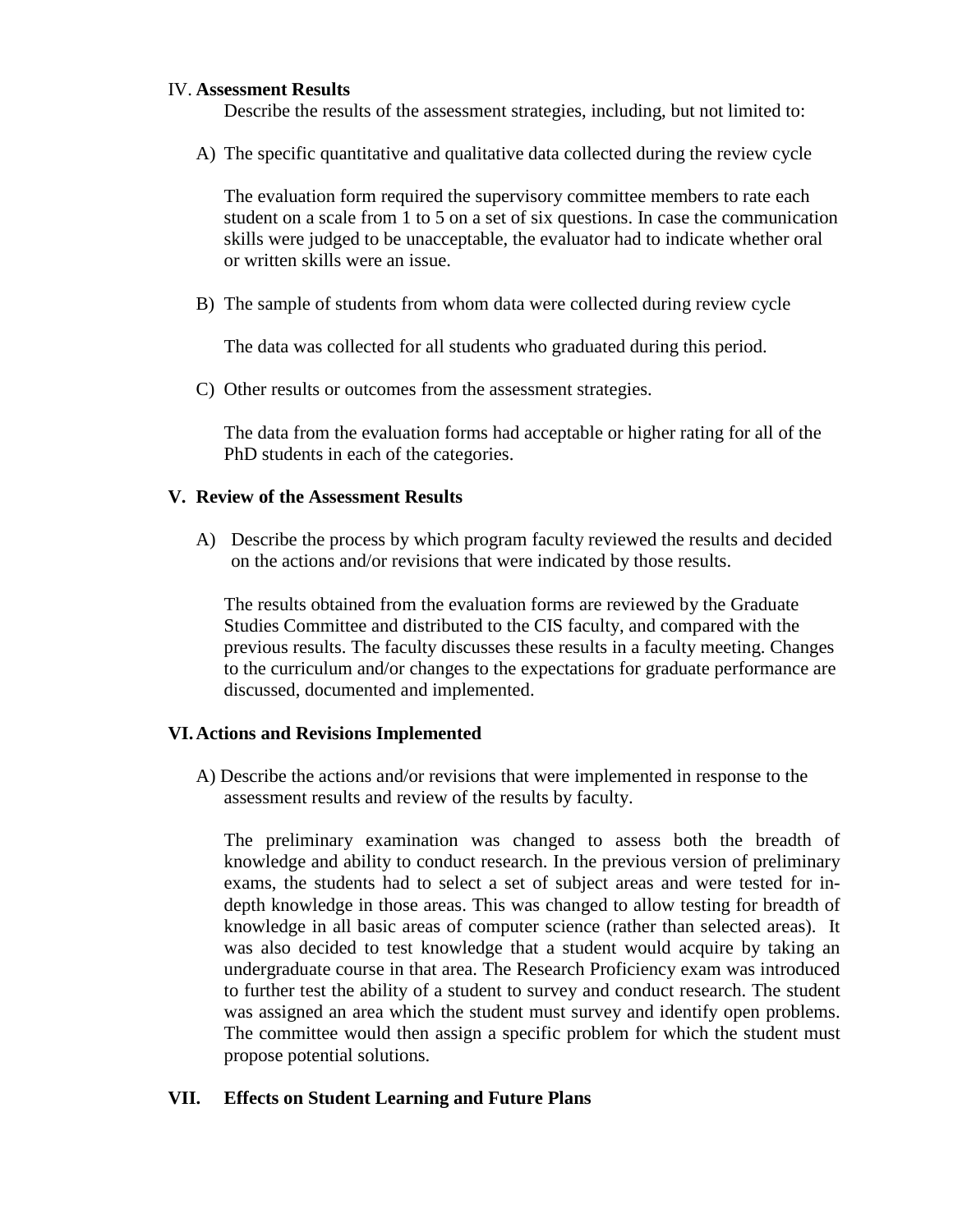A) Describe the effects on student learning of the actions and/or revisions that occurred during the review cycle.

Following the change in the preliminary examination structure, we have seen more students taking the preliminary examination and passing it. Students currently enrolled in the MS program and planning to do a PhD are able to better plan their courses in order to address the Breadth requirement. It has also resulted in an increase in the number of PhD students graduating.

B) Describe the plans for the next ASL cycle. All changes to the ASL plan should be clearly justified relative to assessment results, data, and actions described in this report.

One of the missing pieces of data is direct feedback from the students with respect to the student learning outcomes. We plan to design forms and collect this feedback data to further improve the assessment process. We also need to further evaluate the impact of the changes to the Preliminary examination structure on the student preparation and graduation and retention rates. The new structure has been in effect for less than two years; hence, data over a longer period is needed.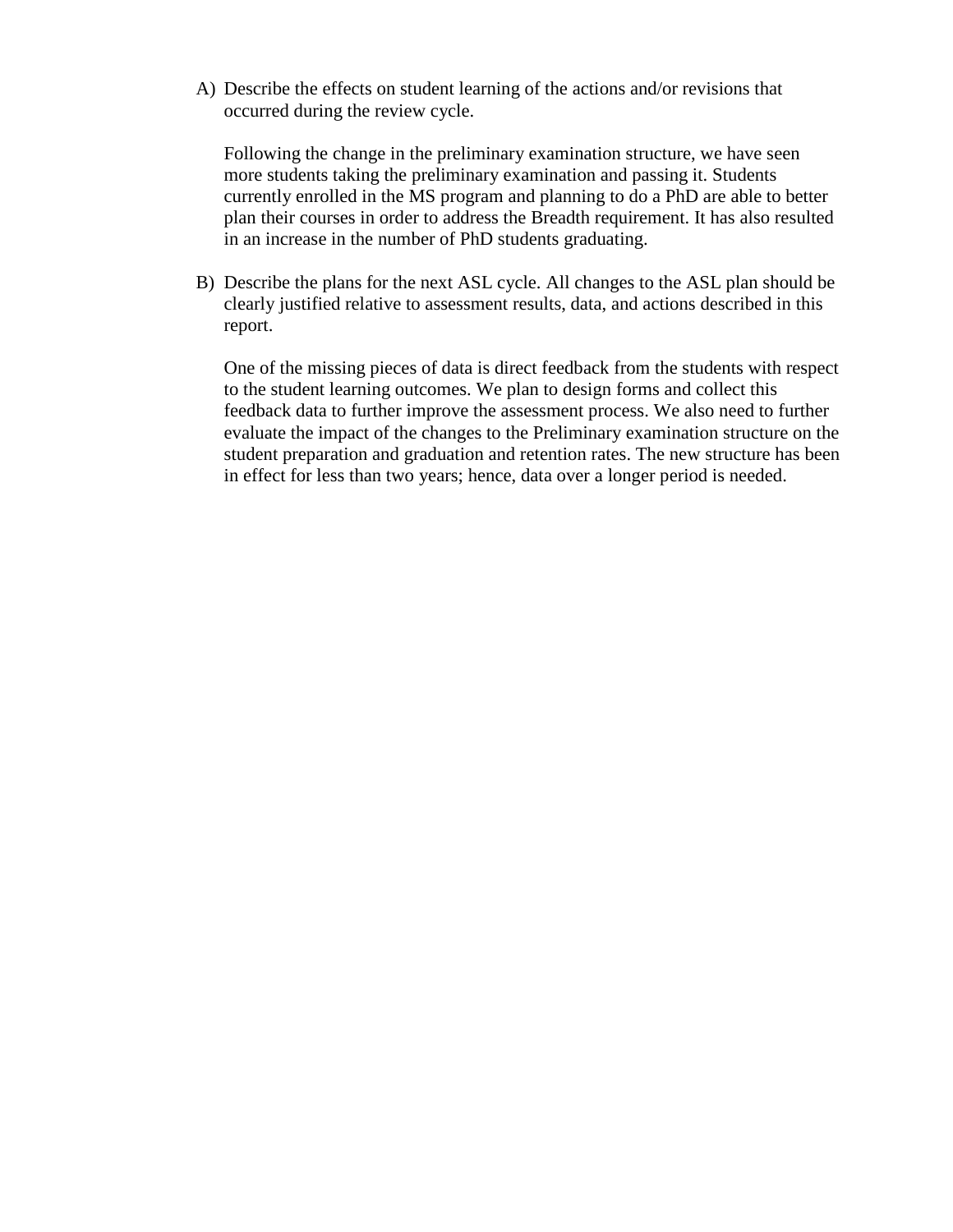10/29/04

FEB 2 8 2005

## **CIS Graduate Degree Program Assessment of Student Learning Plan** Kansas State University

Check the box if your program's student learning outcomes have been modified since November 2003. If so, please email (apr@ksu.edu) or attach a hard copy to this document.

#### A. College, Department, and Date

College: Engineering Computing and Information Sciences Department: 10/29/2004 Date:

**B.** Contact Person(s) for the Assessment Plans

David A Gustafson, Graduate Program Director

#### C. Degree Program

MS in Computer Science Masters in Software Engineering PhD in Computer Science

#### D. Assessment of Student Learning Three-Year Plan

1. Student Learning Outcome(s)

1. ability to use software engineering techniques to design and implement significant software systems.

2. ability to apply theoretical math, science, and computational skills to solve advanced scientific and/or engineering problems.

6. ability to communicate effectively both in written and oral forms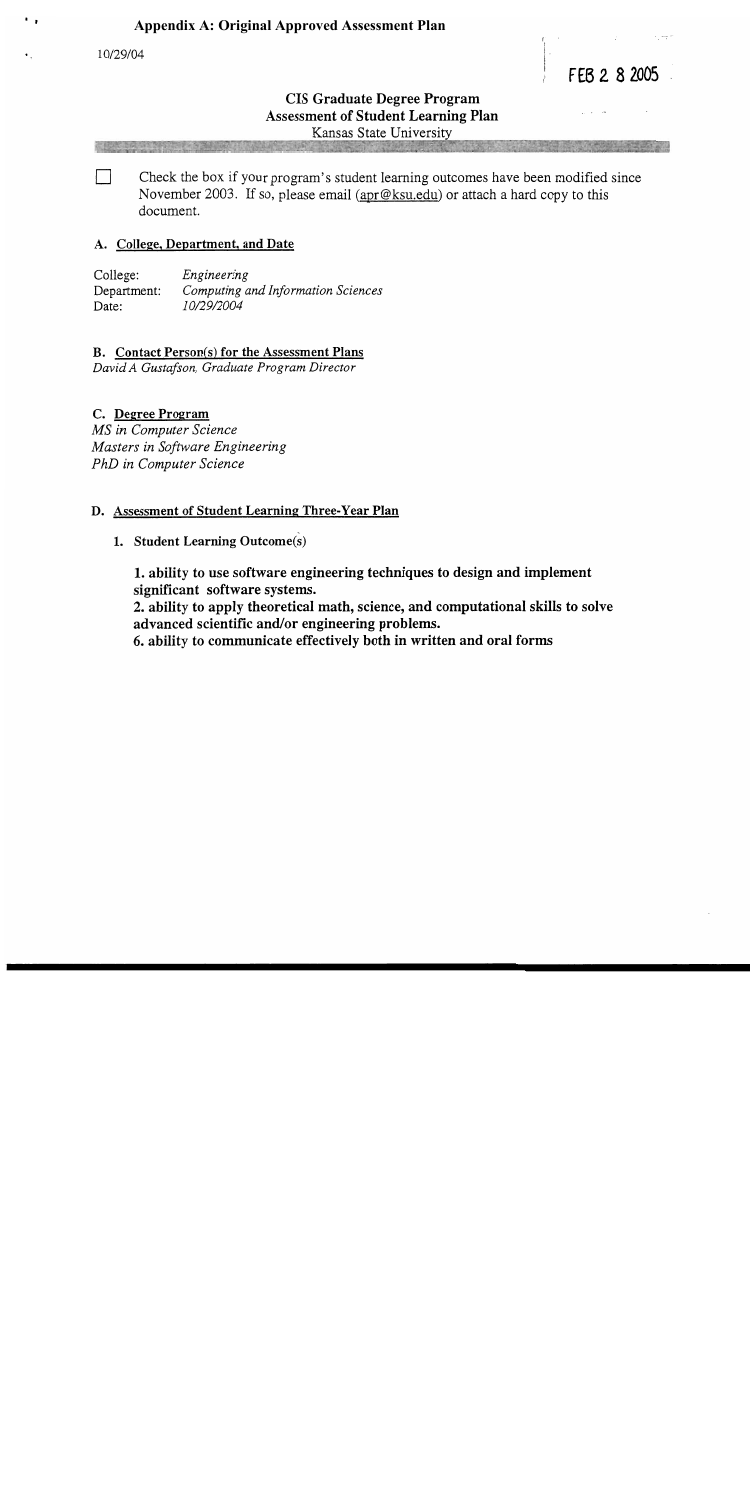Relationship to K-State Student Learning Outcomes (insert the program SLOs and check all that apply):

|                                                         | University-wide SLOs (Graduate Programs) | Program SLO is |                                       |                                                   |  |
|---------------------------------------------------------|------------------------------------------|----------------|---------------------------------------|---------------------------------------------------|--|
| Program SLOs                                            | Knowledge                                | Skills         | Attitudes and Professional<br>Conduct | conceptually<br>different from<br>university SLOs |  |
| 1. ability to use<br>software engineering<br>techniques | Χ                                        | Χ              |                                       |                                                   |  |
| 2. ability to apply<br>theoretical skills               | X                                        | X              |                                       |                                                   |  |
| 6. communication                                        |                                          | Х              |                                       |                                                   |  |

### 2. How will the learning outcomes be assessed? What groups will be included in the assessment?

At each final oral exam in the CIS department, the CIS graduate program evaluation sheet will be filled out by the major professor and each committee member. The forms will be returned that day to the graduate study secretary. At the end of each semester, the Graduate Study committee will analyze the data from the forms. At a minimum, average and standard deviation of the scores will be calculated.

Each professor will be confidentially informed of the scores of his/her students. This information will not be included in the official results.

#### 3. When will these outcomes be assessed? When and in what format will the results of the assessment be discussed?

4.

At each final oral exam. See above.

5. What is the unit's process for using assessment results to improve student learning? These numbers will be distributed to the CIS faculty and compared with previous results. The faculty will discuss the results at a faculty meeting at the beginning of each semester. Changes to the curriculum and/or changes to the expectations for graduate performance will be discussed, documented, and implemented.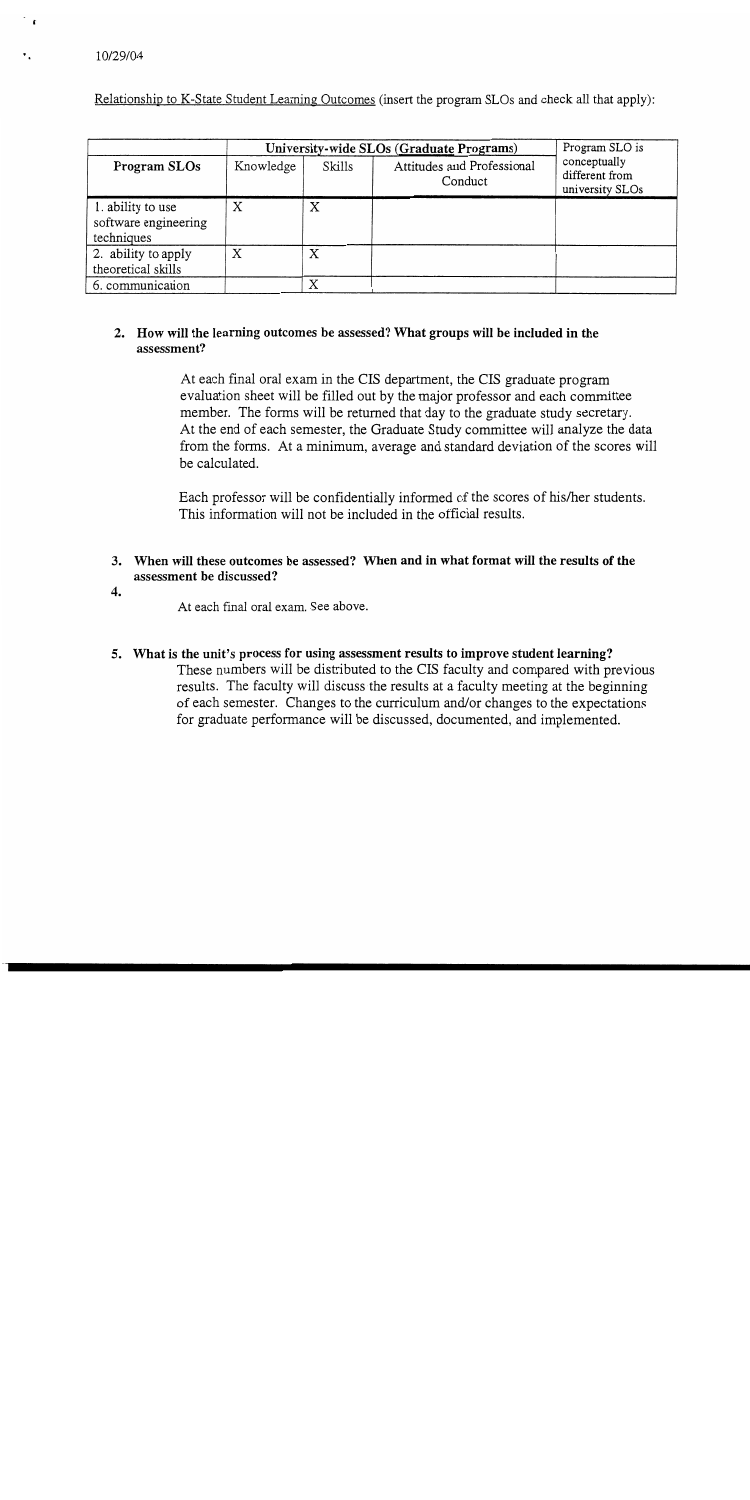# **Appendix B: Assessment Alignment Matrix**

| SLO/<br>Required<br>courses/<br>Experiences             | <b>CIS690</b><br>CIS736 | <b>CIS720</b><br><b>CIS721</b><br><b>CIS722</b><br><b>CIS725</b><br><b>CIS726</b> | <b>CIS740</b><br>CIS761<br><b>CIS771</b><br><b>CIS841</b> | <b>CIS705</b><br><b>CIS706</b><br><b>CIS806</b> | <b>CIS770</b><br><b>CIS775</b> | <b>Breadth</b><br>Exams | Research<br>Proficiency<br>exam | Thesis<br>proposal | Thesis<br>documentation | Thesis<br>defense |
|---------------------------------------------------------|-------------------------|-----------------------------------------------------------------------------------|-----------------------------------------------------------|-------------------------------------------------|--------------------------------|-------------------------|---------------------------------|--------------------|-------------------------|-------------------|
| Program<br><b>SLOs</b>                                  |                         |                                                                                   |                                                           |                                                 |                                |                         |                                 |                    |                         |                   |
| Ability to use<br>software<br>engineering<br>techniques | X                       |                                                                                   | X                                                         |                                                 |                                | X                       |                                 |                    |                         |                   |
| Ability to<br>apply<br>theoretical<br>skills            |                         | $\mathbf X$                                                                       | $\boldsymbol{\mathrm{X}}$                                 | X                                               | X                              | $\mathbf X$             | X                               | X                  |                         | X                 |
| Communication                                           |                         |                                                                                   |                                                           |                                                 |                                |                         | X                               | X                  | X                       | $\mathbf X$       |
| University<br><b>SLOs</b>                               |                         |                                                                                   |                                                           |                                                 |                                |                         |                                 |                    |                         |                   |
| Knowledge                                               | X                       | X                                                                                 | X                                                         | X                                               | X                              | X                       | X                               | X                  |                         |                   |
| <b>Skills</b>                                           | X                       | X                                                                                 | X                                                         | X                                               | X                              | $\mathbf X$             | X                               | X                  | $\mathbf X$             | X                 |
| Attitudes and<br>Professional<br>conduct                |                         |                                                                                   |                                                           |                                                 |                                |                         |                                 |                    |                         |                   |

# **Program Correlation Matrix**

|                                                            | University-wide SLOs (Graduate Programs) | Program SLO   |                                          |                                                                |
|------------------------------------------------------------|------------------------------------------|---------------|------------------------------------------|----------------------------------------------------------------|
| Program SLOs                                               | Knowledge                                | <b>Skills</b> | Attitudes and<br>Professional<br>Conduct | is conceptually<br>different from<br>university<br><b>SLOs</b> |
| 1. Ability to use<br>software<br>engineering<br>techniques | X                                        | X             |                                          |                                                                |
| 2. Ability to apply<br>theoretical skills                  | X                                        | X             |                                          |                                                                |
| 3. Communication                                           |                                          | X             |                                          |                                                                |